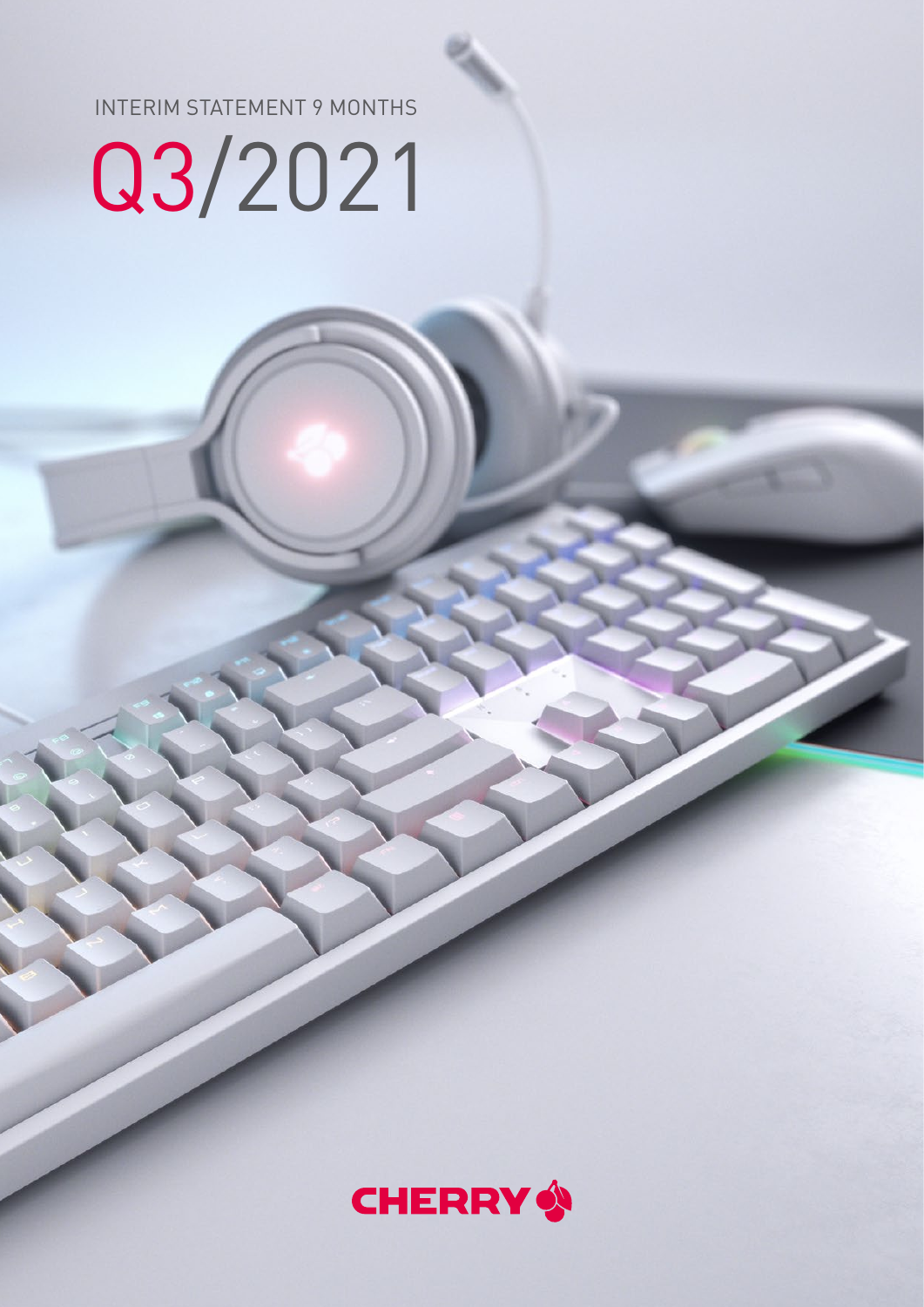## KEY GROUP FIGURES (IFRS)

| $\epsilon$ million /<br>as reported         | Jan. 1 to<br>Sept. 30,<br>2021 | Jan. 1 to<br>Sept. 30,<br>2020<br>$[pro formula]$ <sup>1</sup> | Change     | July 1 to<br>Sept. 30,<br>2021 | July 1 to<br>Sept. 30,<br>2020<br>$[pro formula]$ <sup>1</sup> | Change     |
|---------------------------------------------|--------------------------------|----------------------------------------------------------------|------------|--------------------------------|----------------------------------------------------------------|------------|
| <b>Revenue</b>                              | 123.4                          | 93.9                                                           | 31.3%      | 43.1                           | 34.2                                                           | 26.1%      |
| of which GAMING                             | 63.2                           | 53.3                                                           | 18.4%      | 21.2                           | 20.1                                                           | 5.8%       |
| of which PROFESSIONAL                       | 60.2                           | 40.6                                                           | 48.3%      | 21.9                           | 14.1                                                           | 54.8%      |
| <b>EBITDA</b>                               | 31.1                           | 26.3                                                           | 18.2%      | 12.2                           | 10.6                                                           | 14.7%      |
| EBITDA (adjusted) <sup>2</sup>              | 36.5                           | 26.7                                                           | 36.9%      | 12.3                           | 10.9                                                           | 12.9%      |
| EBITDA margin (in %)                        | 25.2                           | 28.0                                                           | $-2.8$ PP. | 28.3                           | 31.1                                                           | $-2.8$ PP. |
| EBITDA margin (adjusted, in %) <sup>2</sup> | 29.6                           | 28.4                                                           | 1.2 PP.    | 28.6                           | 31.9                                                           | $-3.3$ PP. |
| EBIT                                        | 20.1                           | 18.8                                                           | 7.0%       | 8.4                            | 8.1                                                            | 4.4%       |
| EBIT (adjusted) <sup>2</sup>                | 25.6                           | 19.2                                                           | 33.2%      | 8.5                            | 8.3                                                            | 2.3%       |
| EBIT margin (in %)                          | 16.3                           | 20.0                                                           | $-3.7$ PP. | 19.5                           | 23.6                                                           | $-4.1$ PP. |
| EBIT margin (adjusted, in %) <sup>2</sup>   | 20.7                           | 20.4                                                           | $0.3$ PP.  | 19.8                           | 24.4                                                           | $-4.6$ PP. |
| Group net profit                            | 3.5                            | 13.6                                                           | $-74.0%$   | 6.1                            | 5.1                                                            | 20.1%      |
| Earnings per share (in $\epsilon$ )         | 0.17                           | n.a.                                                           | n.a.       | 0.25                           | n.a.                                                           | n.a.       |
| Cash flows from operating activities        | 1.5                            | n.a.                                                           | n.a.       | 5.7                            | n.a.                                                           | n.a.       |
| Cash flows from investing activities        | $-9.9$                         | n.a.                                                           | n.a.       | $-1.8$                         | n.a.                                                           | n.a.       |
| Free cash flow                              | $-8.4$                         | n.a.                                                           | n.a.       | 3.9                            | n.a.                                                           | n.a.       |

1 In the 2020 fiscal year, the Cherry AG Group did not yet exist in its current structure.

Therefore, unaudited pro forma comparative figures for the Cherry Holding Group are presented for the previous year's corresponding period.

2 Adjusted for one-time and/or non-operating items.

| $\epsilon$ million /<br>as reported | Sept. 30, 2021 | Dec. 31, 2020 | Change    |
|-------------------------------------|----------------|---------------|-----------|
| Balance sheet total                 | 361.3          | 290.5         | 24.3%     |
| Cash and cash equivalents           | 63.4           | 22.9          | 177.0%    |
| Equity                              | 284.4          | 142.6         | 99.5%     |
| Equity ratio (in %)                 | 78.7           | 49.1          | 29.6 PP.  |
| Net debt <sup>1</sup>               | $-43.1$        | 75.5          | $-157.1%$ |
| Employees                           | 569            | 494           | $15.2\%$  |

1 Bank liabilities, current and non-current lease liabilities and pension provisions less cash and cash equivalents.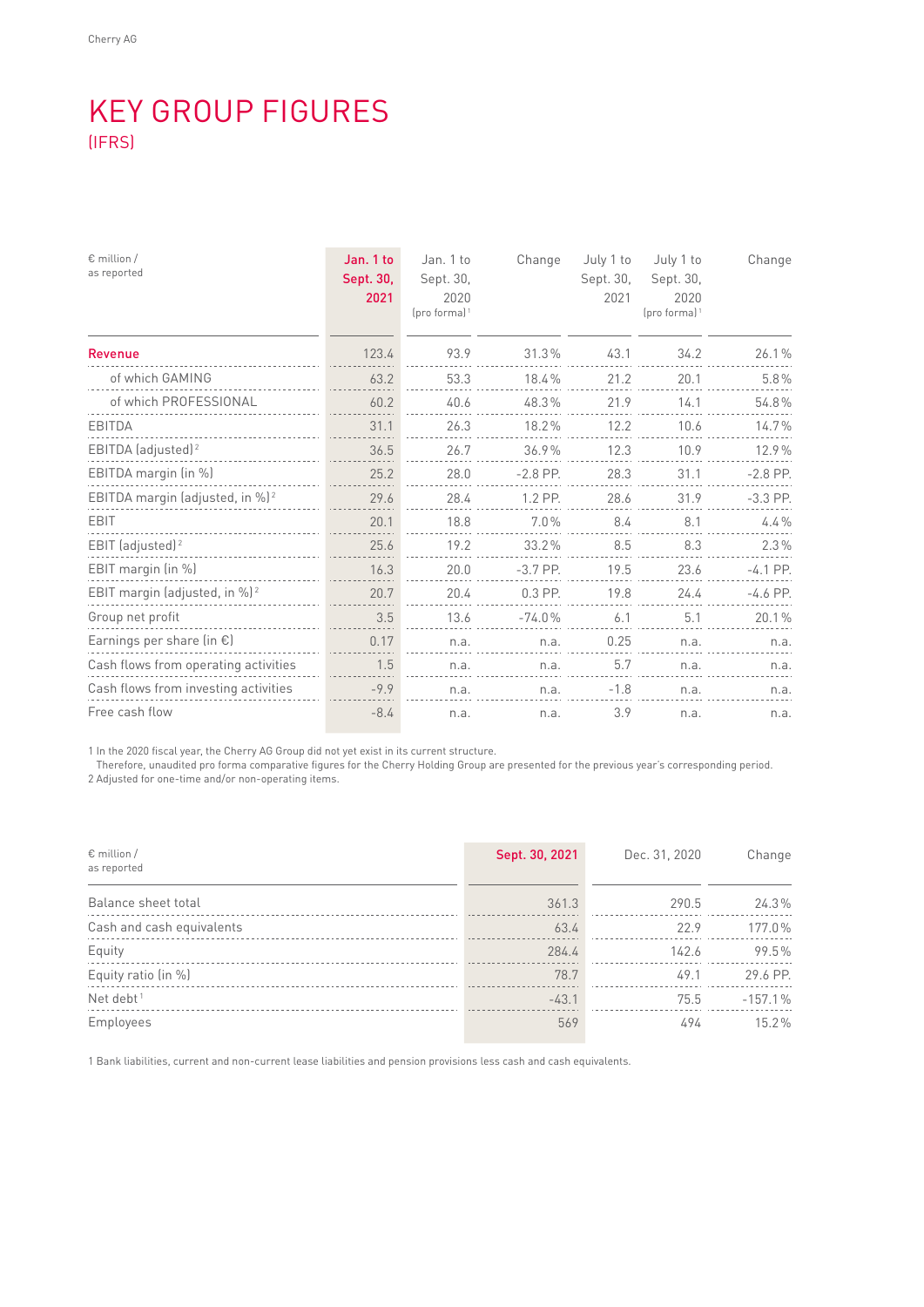## TO OUR SHAREHOLDERS

#### DEAR SHAREHOLDERS

Our first complete quarter as a listed company was a highly successful one. We were able to sustain our growth trajectory. By generating revenue growth of more than 30% during the first nine months, we have proven that our business model is the ideal starting point for driving further corporate growth. This is based on our leading technology in mechanical switches for keyboards, our fast-growing market position in gaming peripherals in the Asian region, our strong market position in office products, and our unique selling proposition in e-health.

During the third quarter, in the GAMING business we acquired additional customers for our new Ultra Low Profile switches. With an overall height of just 3.5 mm, these innovative components are ideal for use in high-quality laptops. The first shipments will be made to the new customers in the first quarter 2022. We have also made targeted additions to the range of gaming products we offer in China, including the MX 3.0S Wireless keyboard, special-purpose mice, headsets, and centralized control software, with the aim of further enhancing our market-leading position.

The PROFESSIONAL business also benefited from strong additions to the product range in its Office & Industry business. Moreover, we have added a new distributor for B2B and B2C peripherals in China and eliminated plastic from our packaging. In the Digital Health business, we have gained access to new user groups for our ST-1506 eHealth terminal, including some outpatient and inpatient care facilities.

We are preparing for the next growth phase with our plans to establish new high-performance production assembly machines for mechanical switches, which are expected to result in further efficiency gains from the end of 2022.

In view of our business performance in the second half of the year to date, we forecast revenue of approximately EUR 170 million and a higher adjusted EBITDA margin of around 30% for 2021 fiscal year. We also confirm our expectation of double-digit revenue growth for the 2022 fiscal year.

Munich, November 2021

Rolf Unterberger (CEO) Bernd Wagner (CFO/COO)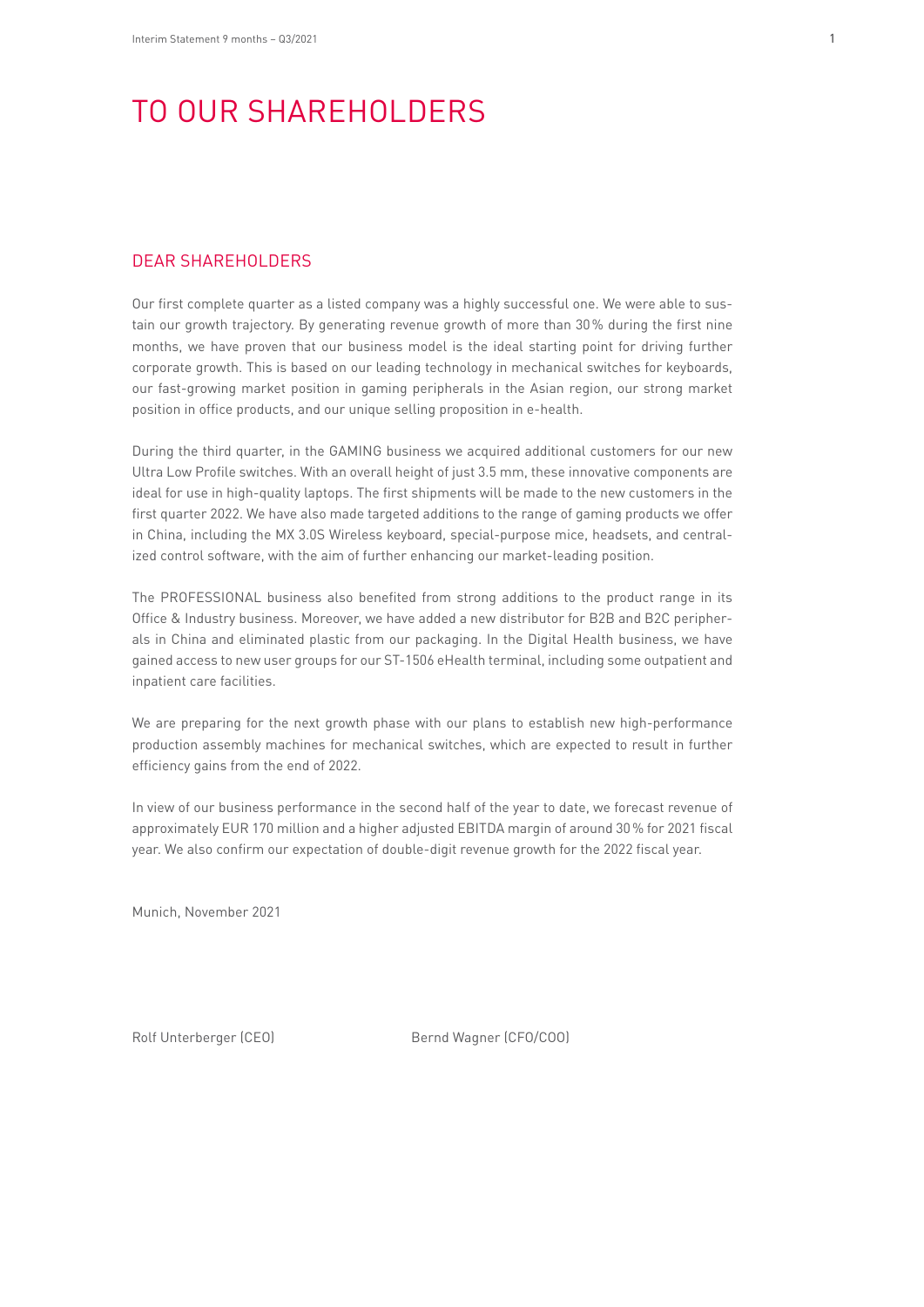## CHERRY AG ON THE CAPITAL MARKET

#### IPO 2021

On June 29, 2021, Cherry AG began a new chapter in its long-established corporate history with its successful IPO. The placement of the bearer shares on the Frankfurt Stock Exchange in the Prime Standard quality segment at an issue price of EUR 32 per share generated gross proceeds of EUR 416 million. Of this amount, the Company received EUR 138 million to finance its further corporate growth. On the first day of trading, Cherry's market capitalization stood at EUR 778 million with a total of 24,300,000 shares outstanding.

Hauck & Aufhäuser acted as sole global coordinator and joint bookrunner for the IPO on the regulated market. ABN AMRO (in cooperation with ODDO BHF SCA) and M.M. Warburg & CO acted as joint bookrunners.



#### RELATIVE PERFORMANCE OF THE CHERRY SHARE  $in \frac{0}{6}$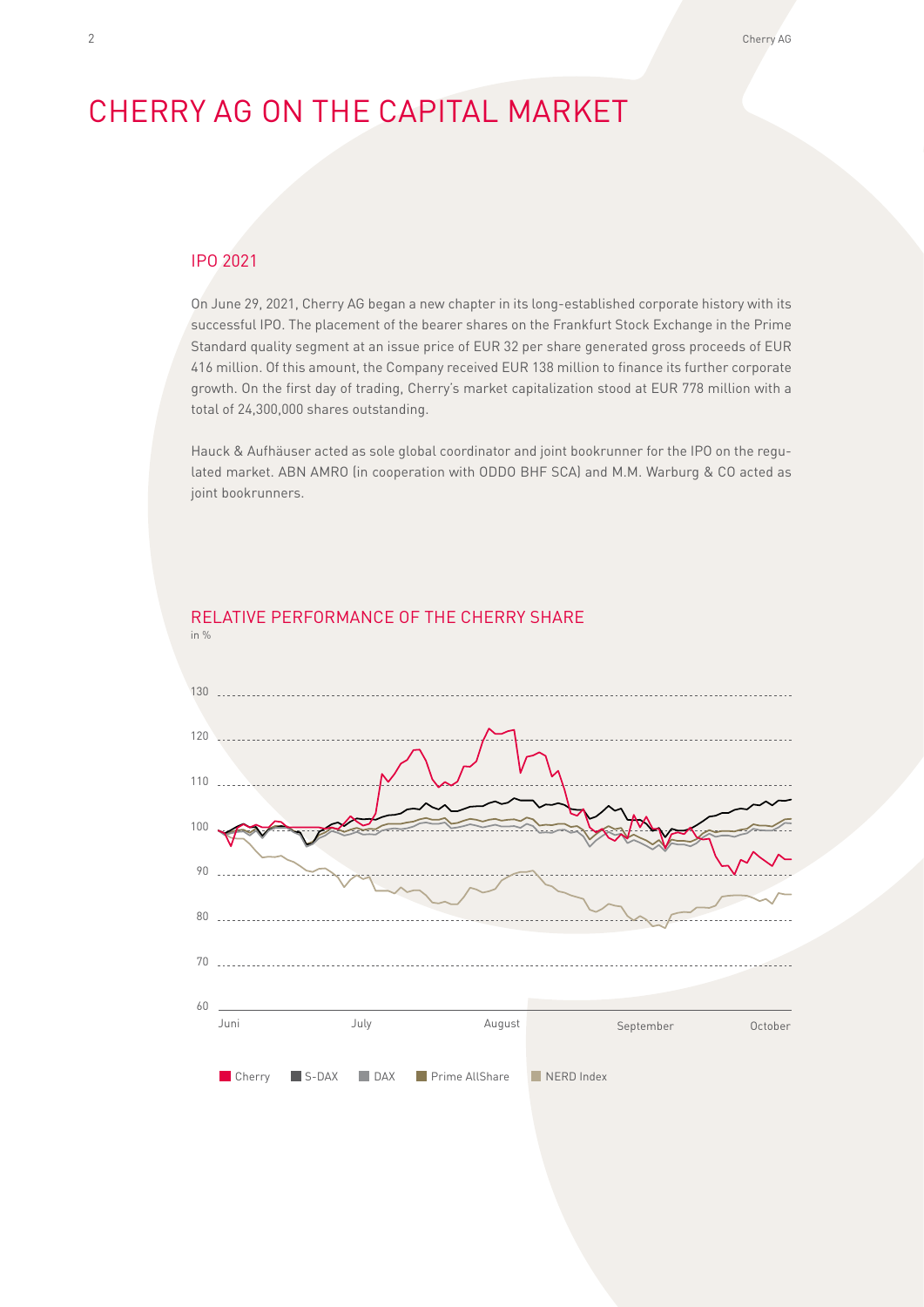#### **SHARE**

| <b>ISIN</b>                                | DE000A3CRRN9                              |
|--------------------------------------------|-------------------------------------------|
| <b>WKN</b>                                 | A3CRRN                                    |
| Ticker (trading symbol)                    | C3RY                                      |
| Share type                                 | Ordinary bearer shares (no par value)     |
| First quotation                            | June 29, 2021                             |
| Total number of outstanding shares         | 24.300.000                                |
| Stock exchange and segment                 | Frankfurt Stock Exchange / Prime Standard |
| Designated sponsor                         | Hauck & Aufhäuser Privatbankiers AG       |
| Xetra closing price on Sept. 30, 2021      | € 32.00                                   |
| Market capitalization as of Sept. 30, 2021 | $\epsilon$ 777.6 million                  |

#### ANALYSTS

| Institute         | Analyst                   | Recommendation <sup>1</sup> | Target<br>price <sup>1</sup> | Date              |
|-------------------|---------------------------|-----------------------------|------------------------------|-------------------|
| ABN AMRO/         | Julian Dobrovolschi,      |                             |                              |                   |
| ODDO BHF          | Leopoldo Palazzi Trivelli | Outperform                  | € 40.00                      | November 5, 2021  |
| Hauck & Aufhäuser | Marie-Thérèse Grübner,    |                             |                              |                   |
| Privatbankiers AG | Tim Wunderlich            | Buy                         | € 48.50                      | September 7, 2021 |
|                   | Jörg Philipp Frey,        |                             |                              |                   |
| Warburg Research  | Andreas Wolf              | Buy                         | € 48.00                      | November 9, 2021  |

1 Cherry AG regularly updates the analyst overview on its website. The assessments presented merely reflect the opinions of the financial institutions, research companies and analysts mentioned above. Cherry AG accepts no liability for the selection, accuracy, completeness or correctness of the analysts' recommendations presented and their content. Interested parties are advised to obtain research reports from the respective analysts directly or from the relevant financial institutions or research companies. Cherry AG does not provide any research reports.

#### SHAREHOLDER STRUCTURE1



1 Information is based on voting rights notifications pursuant to Section 40 (1) of the German Securities Trading Act (WpHG) as well as on internal notifications of individual investors in Cherry that are not subject to disclosure. Shares below 5% are reported as free float according to the definition of Deutsche Börse AG and are not presented separately (as of: October 8, 2021).

2 Based on internal investor reporting to Cherry, not subject to mandatory disclosure.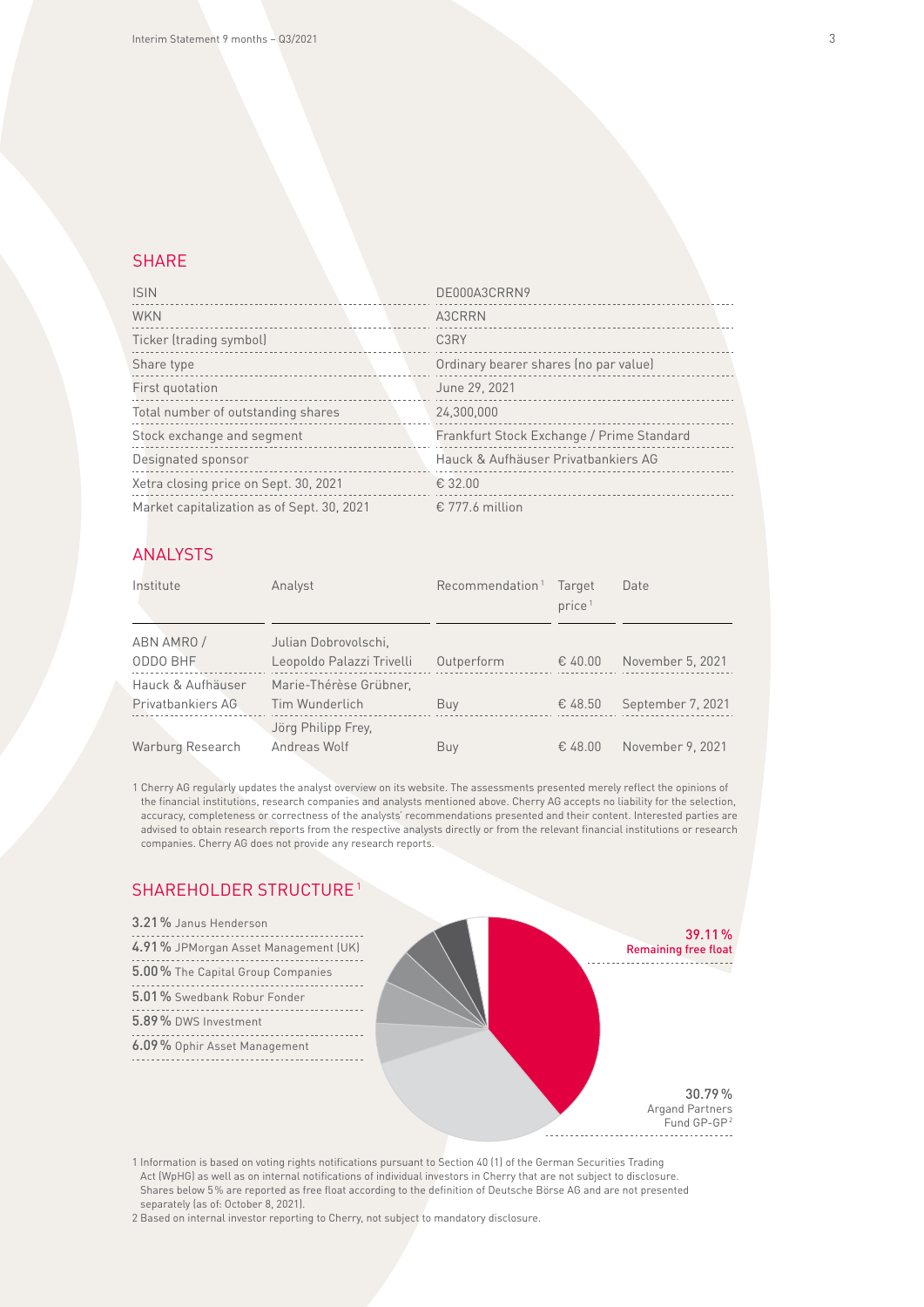## AESTHETICS MEETS GERMAN ENGINEERING

Gamers can now combine award-winning and premium products from one brand to create a unified and harmonic appearance. In the tradition of exceptional German engineering, the MC 2.1 mouse, the HC 2.2 headset and the MX 2.0S keyboard from CHERRY not only offer excellent design but also outstanding performance and precision. The MC 2.1 is equipped with a Pixart sensor with 5,000 DPI, which can be adjusted via a switch on the mouse to find the perfect balance between precision and speed, depending on the requirements of the game. The USB 2.0 full-speed interface supports up to 1,000 data transfer rates to ensure that input is transmitted to games without delay.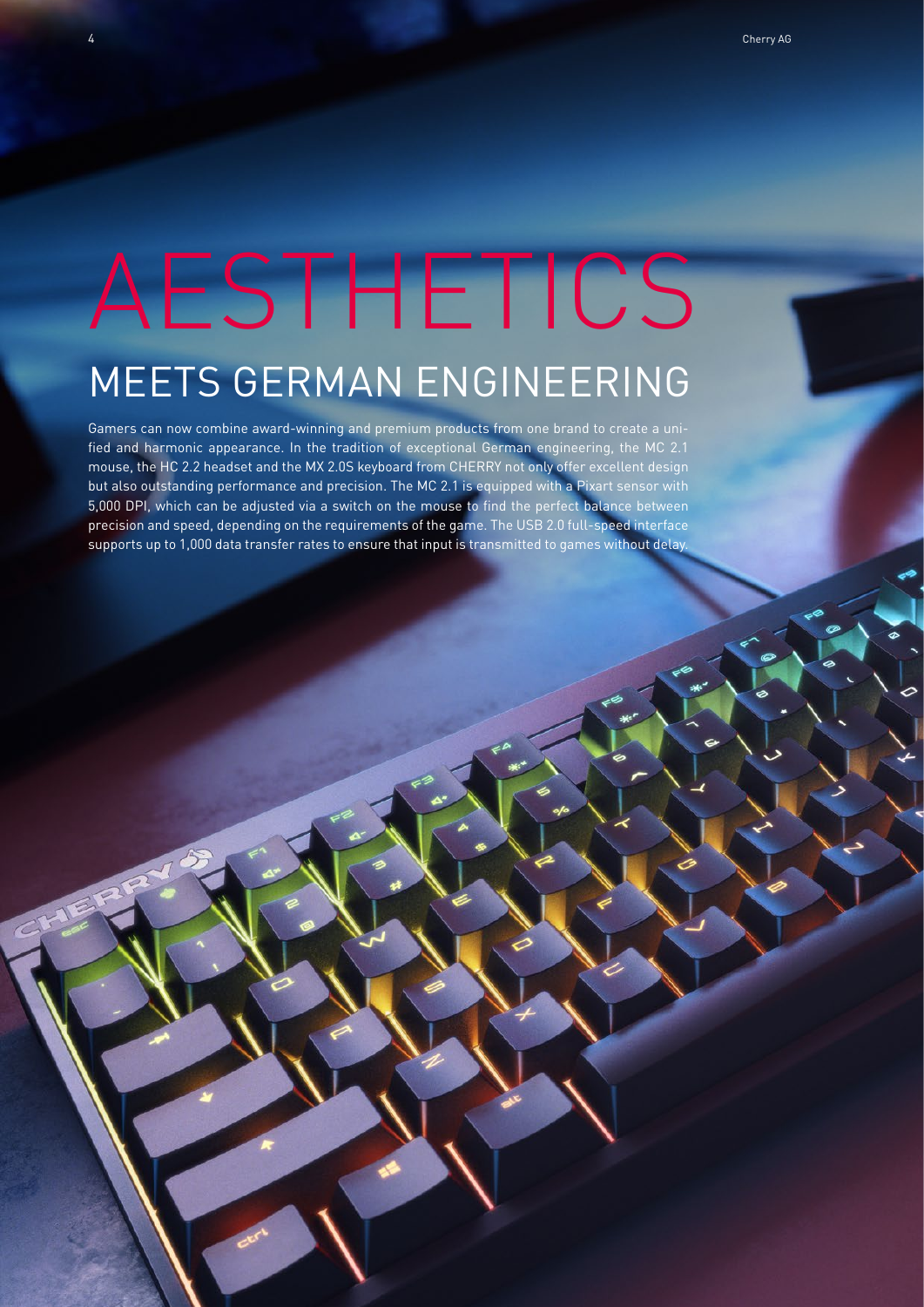6

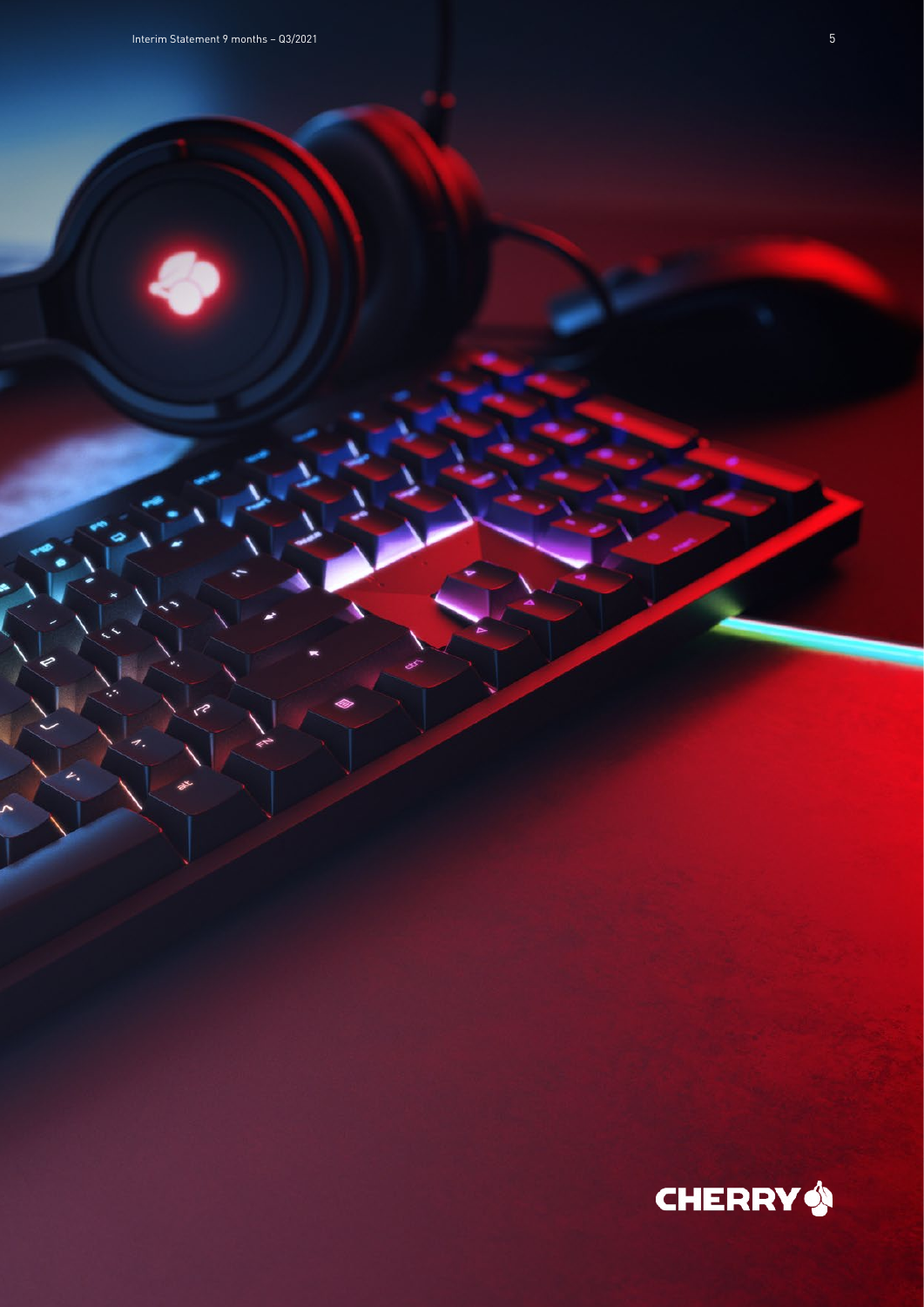#### BUSINESS PERFORMANCE

The quarter was characterized by a high sales growth of 26.1% to  $\epsilon$  43.1 million (previous year<sup>1</sup>: EUR 34.2 million) despite international supply chains disruptions.

The strongest business area in terms of revenue was GAMING, consisting of our switch component business and our gaming peripheral business, with a share of 51.2% of total revenue in the first nine months, followed by the PROFESSIONAL business area, which includes our office and industrial peripheral business and our digital health business, with 48.8%. The revenue split in Q3 was 49.2% for GAMING and 50.8% for PROFESSIONAL.

|                                     |                                | <b>GAMING</b>                                                         |                |                                | PROFESSIONAL                                                          |         |                                | Group                                                                 |         |
|-------------------------------------|--------------------------------|-----------------------------------------------------------------------|----------------|--------------------------------|-----------------------------------------------------------------------|---------|--------------------------------|-----------------------------------------------------------------------|---------|
| $\epsilon$ million /<br>as reported | Jan. 1 to<br>Sept. 30,<br>2021 | Jan. 1 to Change<br>Sept. 30,<br>2020<br>$[pro formula]$ <sup>1</sup> |                | Jan. 1 to<br>Sept. 30,<br>2021 | Jan. 1 to Change<br>Sept. 30,<br>2020<br>$[pro formula]$ <sup>1</sup> |         | Jan. 1 to<br>Sept. 30,<br>2021 | Jan. 1 to Change<br>Sept. 30,<br>2020<br>$[pro formula]$ <sup>1</sup> |         |
| Revenue                             |                                |                                                                       |                |                                |                                                                       |         |                                |                                                                       |         |
| (with third parties)                | 63.2                           | 53.3                                                                  | 18.4%          | 60.2                           | 40.6                                                                  | 48.3%   | 123.4                          | 93.9                                                                  | 31.3%   |
| EBITDA                              |                                |                                                                       |                |                                |                                                                       |         |                                |                                                                       |         |
| (adjusted)                          | 23.8                           | 20.1                                                                  | 18.5%          | 12.7                           | 6.6                                                                   | 93.1%   | 36.5                           | 26.7                                                                  | 36.9%   |
| EBITDA margin                       |                                |                                                                       |                |                                |                                                                       |         |                                |                                                                       |         |
| (adjusted, in %)                    | 37.7                           | 37.7                                                                  | $0.0$ PP.      | 21.1                           | 16.2                                                                  | 4.9 PP. | 29.6                           | 28.4                                                                  | 1.2 PP. |
| EBIT (adjusted)                     | 15.7                           | 13.7                                                                  | 14.6%          | 9.9                            | 5.5                                                                   | 79.2%   | 25.6                           | 19.2                                                                  | 33.2%   |
| EBIT margin                         |                                |                                                                       |                |                                |                                                                       |         |                                |                                                                       |         |
| (adjusted, in %)                    | 24.8                           |                                                                       | 25.6 - 0.8 PP. | 16.4                           | 13.6                                                                  | 2.8 PP. | 20.7                           | 20.4                                                                  | 0.3 PP. |

1 In the 2020 fiscal year, the Cherry AG Group did not yet exist in its current structure. Therefore, unaudited pro forma comparative figures for the Cherry Holding Group are presented for the previous year's corresponding period.

Accordingly, revenue in the GAMING business area grew at a rate of 18.4% to EUR 63.2 million in the first nine months of the current fiscal year (previous year<sup>1</sup>): EUR 53.3 million), due in particular to lower third-quarter revenue growth of 5.8% to EUR 21.2 million (previous year<sup>1</sup>): EUR 20.1 million). With an adjusted EBITDA margin of 37.7% (previous year1 ): 37.7%), profitability in this business area remained at a high level. In the third quarter, Cherry continued to expand its direct sales channel and prepare its entry into new regional markets for GAMING (Peripherals), particularly in Australia, Indonesia and Malaysia. In operational terms, the GAMING (Peripherals) business was significantly influenced by the addition of new products to the range, such as the MX 3.0S Wireless keyboard, special-purpose mice, headsets and central control software to optimize the range of products sold in China. In the Components business (switches), in addition to Dell, four further customers were won for the ULP switch (mechanical switch for laptops) with a height of only 3.5mm, which will be supplied from the beginning of 2022. Mechanical switches for laptops are set to be one of the key growth drivers for Cherry during the next few years.

Furthermore, the first phase of a new switch innovation continued to progress successfully in Q3 towards a market introduction in 2022.

Revenue in the PROFESSIONAL business area grew at a rate of 48.3% in the first nine months of the fiscal year to EUR 60.2 million (previous year'): EUR 40.6 million), supported by the increased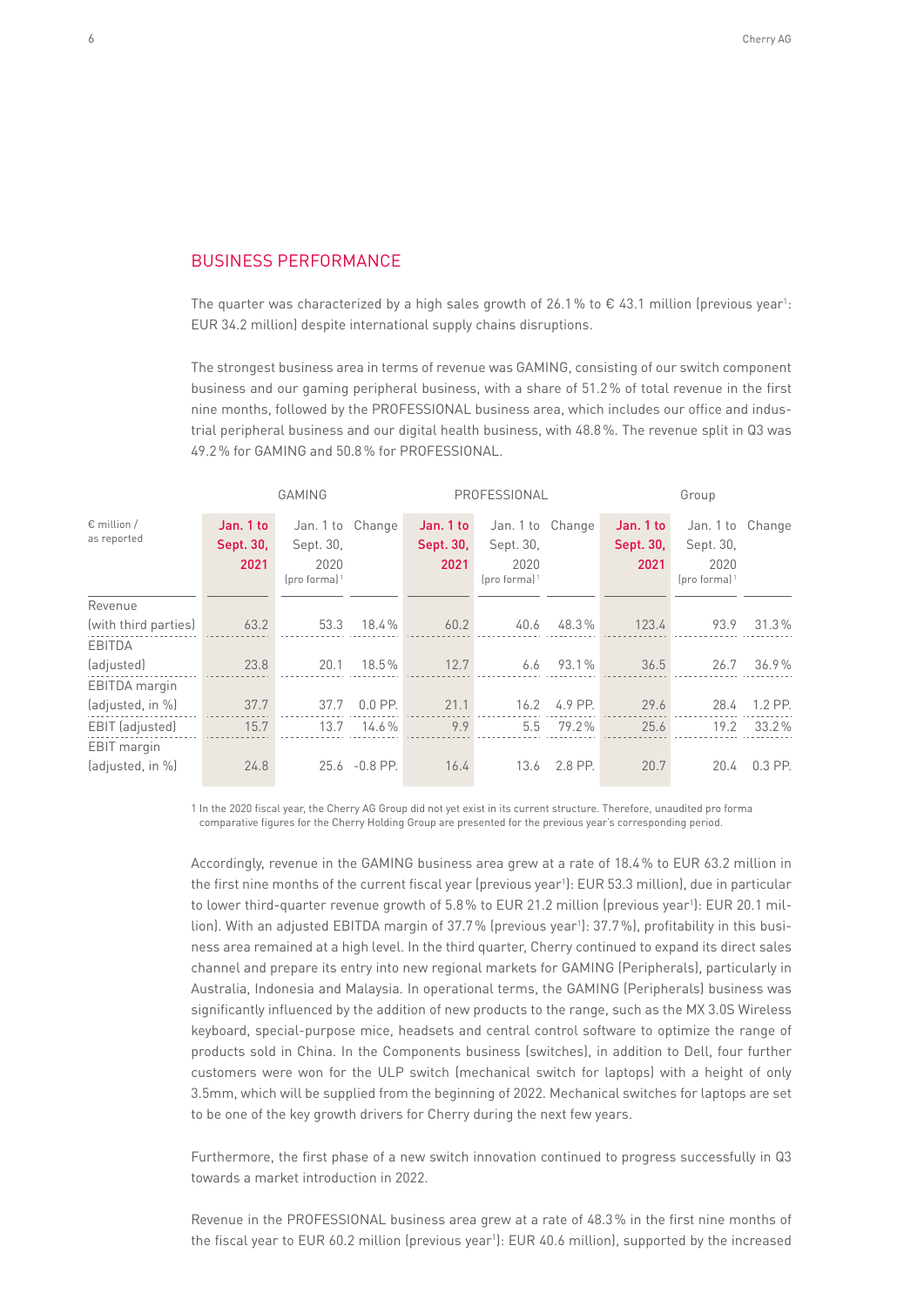B-2-C business with office peripherals, by the successful roll out of our e-health terminals into the German healthcare market, as well as by the first-time consolidation of Active Key GmbH upon acquisition on May 7, 2021, resulting in strong third-quarter growth of 54.8% to EUR 21.9 million (previous year1 ): EUR 14.1 million). The product portfolio in the Peripherals (Office & Industry) business was expanded to include the new G80–3000N TKL and MX 10.0N mechanical keyboards as well as the STREAM KEYBOARD WIRELESS, the 2.4-GHz wireless version of the popular STREAM KEY-BOARD. In addition, Cherry has added a new distributor for B2B and B2C peripherals in China. In the Digital Health business, Cherry's total addressable market has increased with gematik GmbH's approval of outpatient and inpatient care facilities as user groups for Cherry e-health terminals. At the German Nursing Day in early October, the ST-1506 e-health terminal, which won the iF Design Award among other distinctions, was presented as a highly secure, hygienic and easily disinfectable touchscreen solution.

A new generation of high-performance production assembly machines for manufacturing mechanical switches is expected to start production in Q4 2022. These state-of-the-art production facilities herald a new generation of production technology and are expected to make a substantial contribution towards further boosting efficiency.

#### RECONCILIATION TO ALTERNATIVE PERFORMANCE MEASURES (ESMA)

The following table shows the reconciliation of EBIT, EBITDA, adjusted EBIT and adjusted EBITDA to Cherry AG's Group net profit for the first 9 months of 2021 and the comparable period of 2020:

| $\epsilon$ million /                                                       | Jan. 1 to      | Jan. 1 to                                      |
|----------------------------------------------------------------------------|----------------|------------------------------------------------|
| as reported                                                                | Sept. 30, 2021 | Sept. 30, 2020<br>$[pro formula]$ <sup>1</sup> |
| Group net profit                                                           | 3.5            | 13.6                                           |
| $+/-$ Income taxes                                                         | 2.9            | 4.6                                            |
| +/- Financial result                                                       | 13.7           | 0.6                                            |
| <b>EBIT</b>                                                                | 20.1           | 18.8                                           |
| +/-Personnel expense (including share-based personnel expenses) / (income) | 3.7            |                                                |
| + Expenses related to capital market transactions                          | 0.9            |                                                |
| + Expenses related to M&A transactions                                     | 0.8            | 0.1                                            |
| + Expenses related to natural disasters and pandemics                      | 0.0            | 0.1                                            |
| + Other one-time expenses                                                  | 0.1            | 0.2                                            |
| Adjustments to operating result - total                                    | 5.5            | 0.4                                            |
| <b>Adjusted EBIT</b>                                                       | 25.6           | 19.2                                           |
| + Depreciation, amortization and impairment losses                         | 11.0           | 7.5                                            |
| <b>Adjusted EBITDA</b>                                                     | 36.5           | 26.7                                           |
| <b>EBIT</b>                                                                | 20.1           | 18.8                                           |
| + Depreciation, amortization and impairment losses                         | 11.0           | 7.5                                            |
| <b>EBITDA</b>                                                              | 31.1           | 26.3                                           |

Any rounding differences are due to the technical systems used and are at most within the range of +-0.1.

1 In the 2020 fiscal year, the Cherry AG Group did not yet exist in its current structure. Therefore, unaudited pro forma comparative figures for the Cherry Holding Group are presented for the previous year's corresponding period.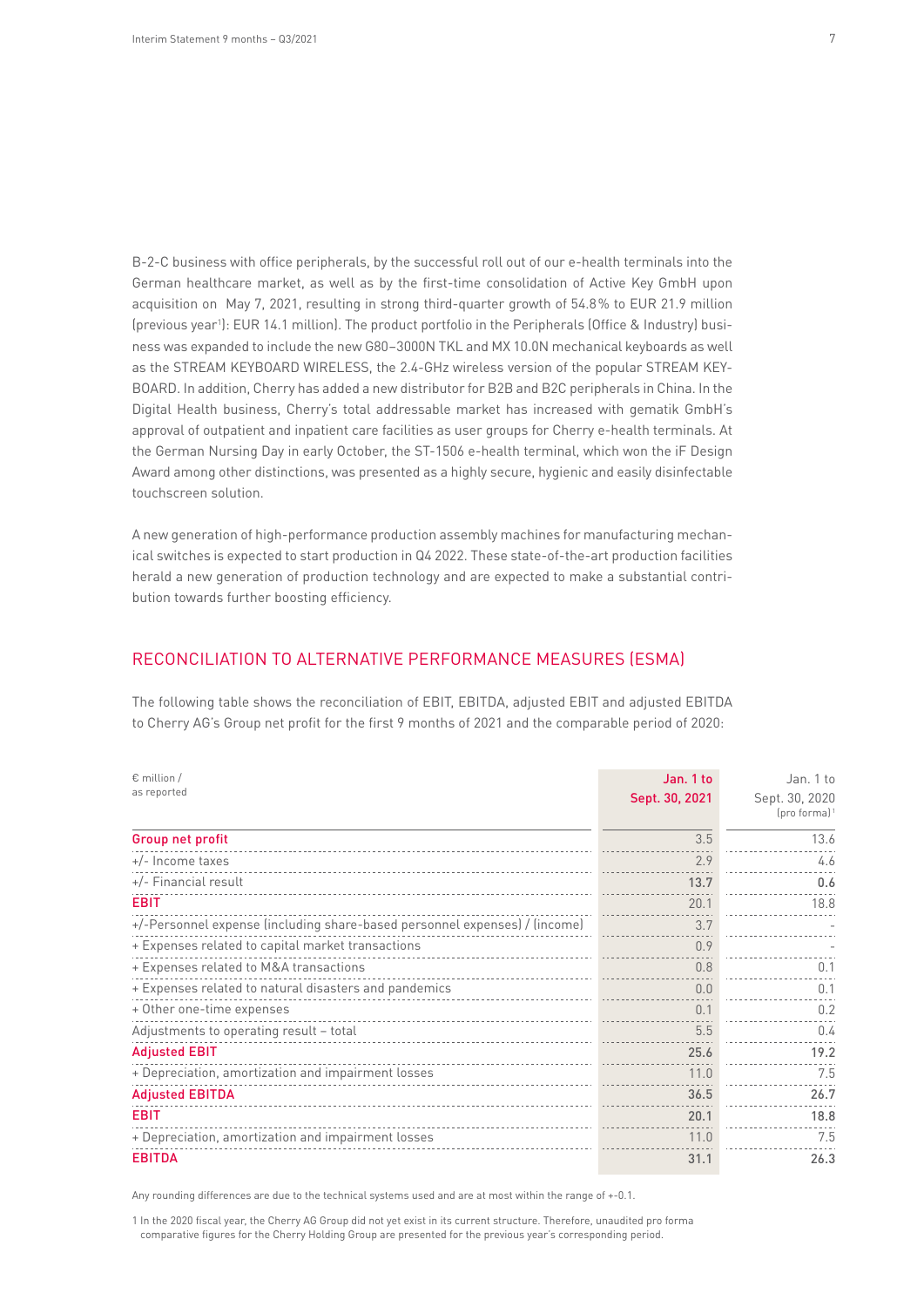#### REPORT ON OPPORTUNITIES AND RISKS

In the third quarter 2021, no significant changes occurred compared to the opportunities and risks described in detail in the report on opportunities and risks presented in the Interim Report as of June 30, 2021 (Half-Year Report), which is available on the Cherry website.

#### OUTLOOK

In the Interim Report for the six-month period ended June 30, 2021 (Half-Year Report), the Management Board provided a detailed explanation of the assumptions and longer-term trends underlying its forecast for the 2021 fiscal year. The current industry-related market environment continues to be characterized by various uncertainties such as the effects of the COVID-19 pandemic, limited availability of semiconductors and resin granules, and high transport costs due to the disruption of global supply chains. This has had an impact on growth momentum in the third quarter.

Cherry took concrete measures to secure its strategic growth course in the medium and long term. Thus, the Management Board's forecast of double-digit revenue growth for the 2022 fiscal year remains in place.

The Management Board also continues to predict a clearly positive overall economic performance for the Cherry AG Group in the current fiscal year.

The Management Board has now specified its revenue forecast for the current fiscal year to around EUR 170 million to take account of the current uncertainties regarding supply chains, particularly in China, and the temporary fluctuations in the ordering behavior of customers. The Management Board continues to predict an increase in operating profitability to an adjusted EBITDA margin of around 30% (previous year<sup>1</sup>: 28.5%).

1 In the 2020 fiscal year, the Cherry AG Group did not yet exist in its current structure. Therefore, unaudited pro forma comparative figures for the Cherry Holding Group are presented for the previous year's corresponding period.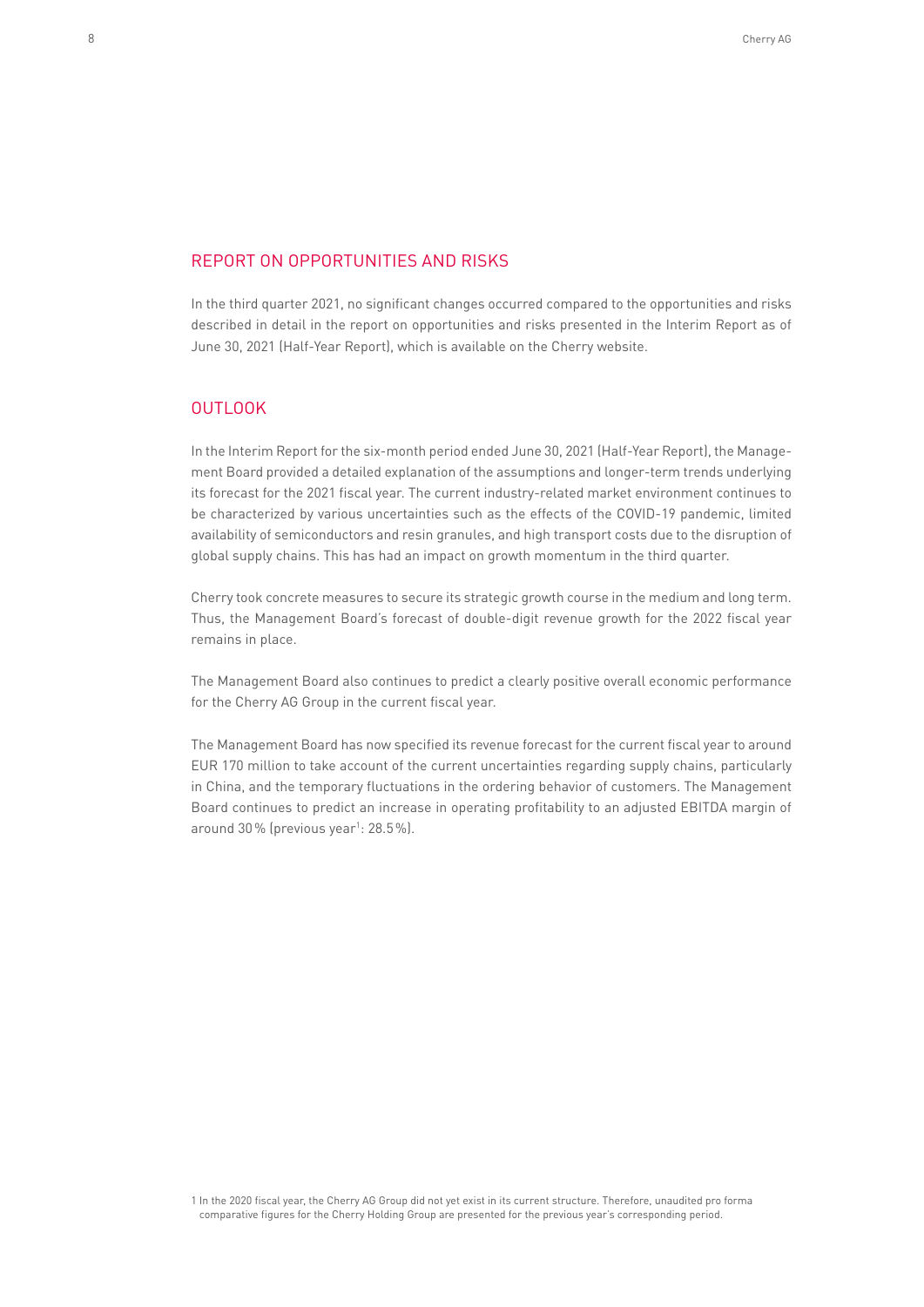## CONDENSED INTERIM CONSOLIDATED FINANCIAL STATEMENTS

#### AS OF SEPTEMBER 30, 2021 IN ACCORDANCE WITH IFRS (UNAUDITED)

Note: In the 2020 fiscal year, the Cherry AG Group did not yet exist in its current structure. Comparability with the same period of the previous year is therefore limited.

## CONSOLIDATED STATEMENT OF COMPREHENSIVE INCOME FOR THE PERIOD FROM JANUARY 1 TO SEPTEMBER 30, 2021

| € thousand                                    | Jan. 1 to<br>Sept. 30, 2021 | Jan. 1 to<br>Sept. 30, 2020 | July 1 to<br>Sept. 30, 2021 | July 1 to<br>Sept. 30, 2020 |
|-----------------------------------------------|-----------------------------|-----------------------------|-----------------------------|-----------------------------|
|                                               |                             |                             |                             |                             |
| Revenue                                       | 123,390                     |                             | 43,061                      |                             |
| Cost of sales                                 | $-72,558$                   |                             | $-25,382$                   |                             |
| Gross profit                                  | 50,832                      |                             | 17,679                      |                             |
| Marketing and selling expenses                | $-11,315$                   |                             | $-3,844$                    |                             |
| Research and development expenses             | $-4,758$                    |                             | $-1,944$                    |                             |
| Administrative expenses                       | $-14,631$                   |                             | $-3,154$                    |                             |
| Other operating income                        | 2,681                       |                             | 123                         |                             |
| Other operating expenses                      | $-2,715$                    | $-5,088$                    | $-452$                      | $-2,225$                    |
| Operating result before interest and taxes    |                             |                             |                             |                             |
| (EBIT)                                        | 20,094                      | $-5,088$                    | 8,408                       | $-2,225$                    |
| Financial result                              | $-13,655$                   | $\Omega$                    | $-254$                      | $\cup$                      |
| Earnings before taxes (EBT)                   | 6,439                       | $-5,088$                    | 8,154                       | $-2,225$                    |
| Income taxes                                  | $-2,895$                    | 277                         | $-2,071$                    | 277                         |
| Group net profit/loss                         | 3,544                       | $-4,811$                    | 6,083                       | $-1,948$                    |
| Undiluted (basic) earnings per share (in EUR) | 0.17                        | n.a.                        | 0.25                        | n.a.                        |
| Diluted earnings per share (in EUR)           | 0.17                        | n.a.                        | 0.25                        | n.a.                        |

#### INCOME AND EXPENSES NOT RECOGNIZED THROUGH PROFIT OR LOSS

|                                                                                        | Jan. 1 to      | Jan. 1 to      | July 1 to      | July 1 to      |
|----------------------------------------------------------------------------------------|----------------|----------------|----------------|----------------|
| € thousand                                                                             | Sept. 30, 2021 | Sept. 30, 2020 | Sept. 30, 2021 | Sept. 30, 2020 |
| Other comprehensive income that will be<br>reclassified subsequently to profit or loss |                |                |                |                |
| Currency effects                                                                       | 1.298          |                | 646            |                |
| Other comprehensive income that will not be                                            |                |                |                |                |
| reclassified subsequently to profit or loss                                            |                |                |                |                |
| Actuarial losses                                                                       |                |                |                |                |
| Other changes                                                                          | $-136$         |                | -136           |                |
| Income and expenses not recognized<br>through profit or loss                           | 1,162          |                | 510            |                |
| Total comprehensive income for the period                                              | 4.706          | $-4.811$       | 6.593          | $-1.948$       |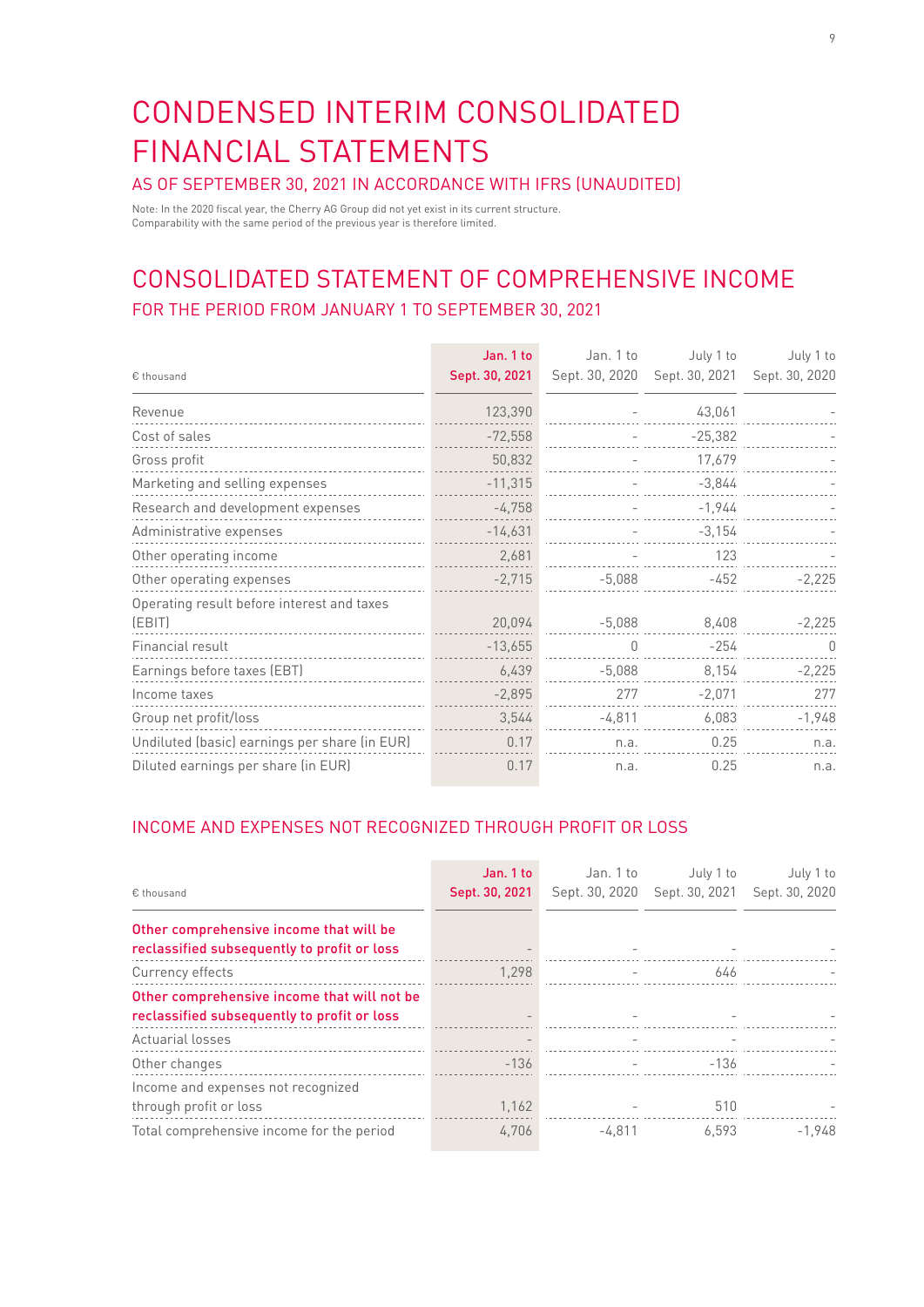## CONSOLIDATED STATEMENT OF FINANCIAL POSITION AS OF SEPTEMBER 30, 2021

| <b>AKTIVA</b>                  |                |               |
|--------------------------------|----------------|---------------|
| € thousand                     | Sept. 30, 2021 | Dec. 31, 2020 |
|                                |                |               |
| <b>NON-CURRENT ASSETS</b>      |                |               |
| Intangible assets              | 188,144        | 184,614       |
| Property, plant and equipment  | 24,332         | 24,502        |
| Right-of-use assets            | 17,847         | 16,459        |
| Interests in affiliates        | $\theta$       | 31            |
| Other assets                   | 5              | 205           |
| Deferred tax assets            | 1,632          | 2,234         |
| <b>Non-current assets</b>      | 231,960        | 228,045       |
| <b>CURRENT ASSETS</b>          |                |               |
| Inventories                    | 41,075         | 27,265        |
| Trade receivables              | 20,008         | 10,887        |
| Current income tax receivables | 1,804          | 52            |
| Financial assets               | $\theta$       | 25            |
| Other assets                   | 2,961          | 1,359         |
| Cash and cash equivalents      | 63,444         | 22,900        |
| <b>Current assets</b>          | 129,292        | 62,488        |
|                                |                |               |
|                                |                |               |
|                                |                |               |
|                                |                |               |

Total assets 361,252 290,532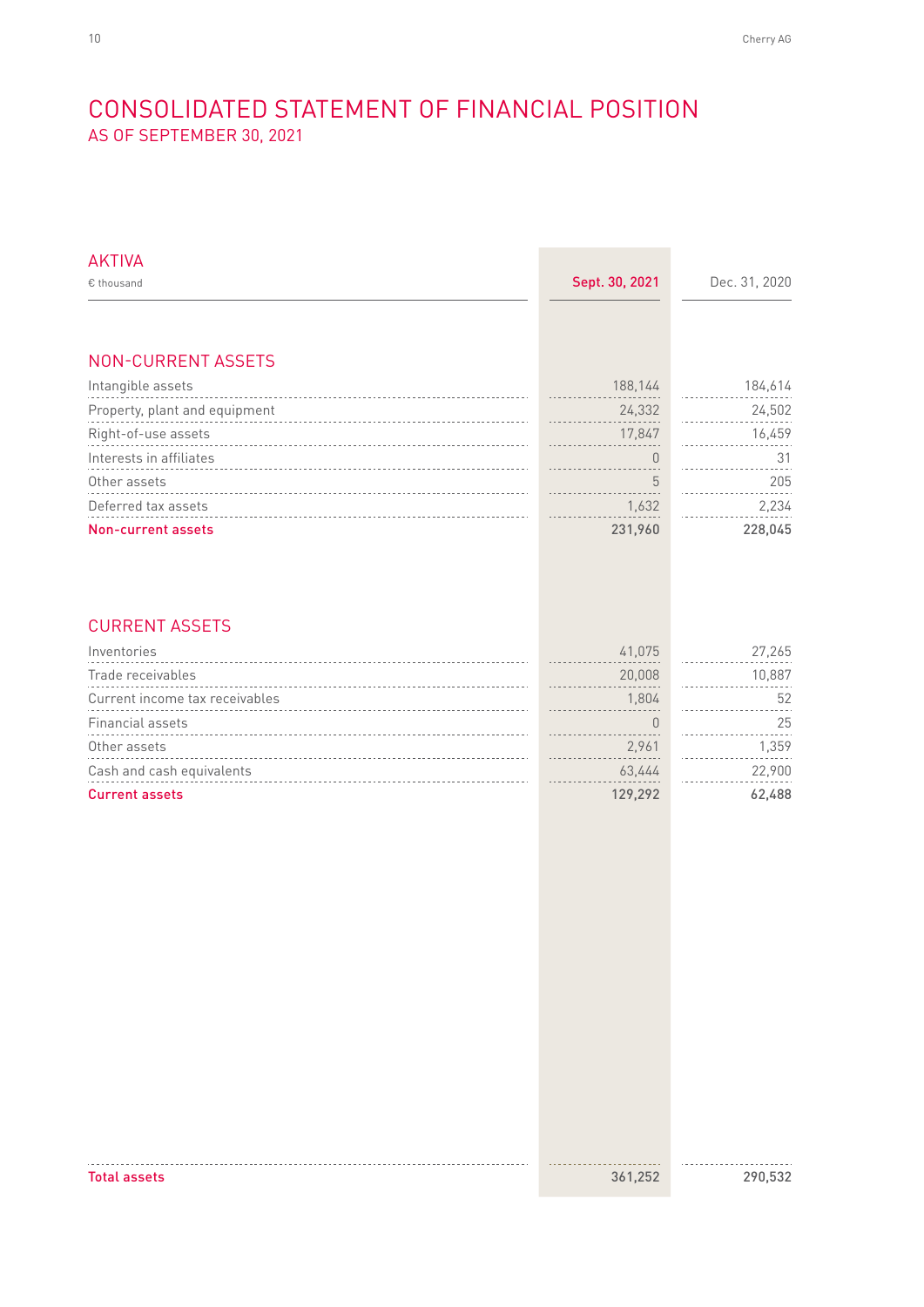#### EQUITY AND LIABILITIES

| € thousand                                       | Sept. 30, 2021 | Dec. 31, 2020 |
|--------------------------------------------------|----------------|---------------|
|                                                  |                |               |
| <b>EQUITY</b>                                    |                |               |
| Subscribed capital                               | 24,300         | 36            |
| Capital reserves                                 | 263,219        | 150,486       |
| Accumulated deficit                              | $-4,027$       | $-7,571$      |
| Other comprehensive income                       | 932            | $-366$        |
| <b>Equity</b>                                    | 284,424        | 142,585       |
| <b>NON-CURRENT LIABILITIES</b>                   |                |               |
| Pension provisions                               | 925            | 994           |
| Other provisions                                 | 1,263          | 939           |
| <b>Financial liabilities</b>                     | 937            | 74,748        |
| Lease liabilities                                | 14,613         | 13,208        |
| Other liabilities                                | 117            | 125           |
| Deferred tax liabilities                         | 21,933         | 24,715        |
| <b>Non-current liabilities</b>                   | 39,788         | 114,729       |
| <b>CURRENT LIABILITIES</b>                       |                |               |
|                                                  | 307            | 480           |
| Other provisions<br><b>Financial liabilities</b> | 200            | 6,072         |
| Lease liabilities                                | 3,688          | 3,334         |
| Trade payables                                   | 18,433         | 14,499        |
| Current income tax liabilities                   | 2,348          | 1,941         |
| Other liabilities                                | 12,064         | 6,893         |
| <b>Current liabilities</b>                       | 37,040         | 33,219        |
|                                                  |                |               |
|                                                  |                |               |
|                                                  |                |               |
|                                                  |                |               |
|                                                  |                |               |
|                                                  |                |               |
| <b>Total equity and liabilities</b>              | 361,252        | 290,532       |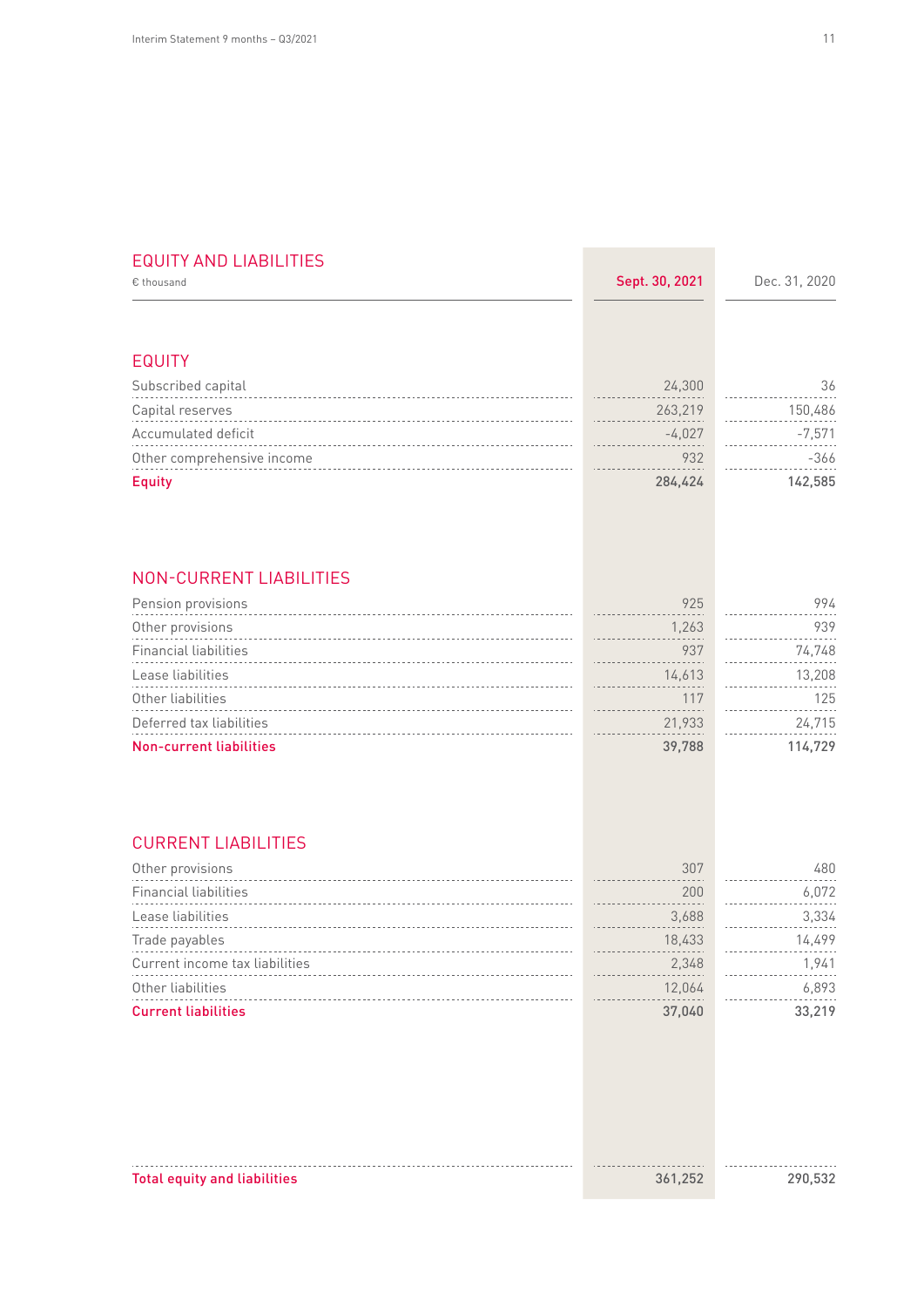### CONSOLIDATED STATEMENT OF CASH FLOWS FOR THE PERIOD FROM JANUARY 1 TO SEPTEMBER 30, 2021

| € thousand                                                                        | Jan. 1 to<br>Sept. 30, 2021 | Jan. 1 to<br>Sept. 30, 2020 |
|-----------------------------------------------------------------------------------|-----------------------------|-----------------------------|
| Profit/loss for the period (including minority interests)                         | 3,544                       | $-4,811$                    |
| Depreciation, amortization and write-downs (+) / reversals thereof (-)            |                             |                             |
| on fixed assets                                                                   | 10,990                      |                             |
| Increase (+) / decrease (-) in provisions                                         | 2,405                       | 5,089                       |
| Other non-cash expenses (+) / income (-)                                          | 4,273                       |                             |
| Gain (-) / loss (+) on disposals of fixed assets                                  | 41                          |                             |
| Increase (-) / decrease (+) in inventories, trade receivables<br>and other assets | $-20,378$                   | -317                        |
| Increase (+) / decrease (-) in trade payables and other liabilities               | 2,790                       |                             |
| Interest expenses (+) / interest income (-)                                       | 13,655                      |                             |
| Interest paid (-)                                                                 | $-13,473$                   |                             |
| Interest received (+)                                                             |                             |                             |
| Tax expenses                                                                      | 2,895                       |                             |
| Income tax paid $(+/-)$                                                           | $-5,259$                    |                             |
| Cash flows from operating activities                                              | 1,487                       | -40                         |
| Cash received (+) from disposals of property, plant and equipment                 | 64                          |                             |
| Cash paid (-) for investments in property, plant and equipment                    | $-4,746$                    |                             |
| Cash received (+) from disposals of intangible assets                             | 7                           |                             |
| Cash paid (-) for investments in intangible assets                                | $-1,924$                    |                             |
| Cash paid (-) for investments in the acquisition of consolidated                  |                             |                             |
| companies                                                                         | $-3,269$                    | $-205,509$                  |
| Cash flows from investing activities                                              | $-9,868$                    | $-205,509$                  |
| Cash received (+) from equity contribution                                        | 137,743                     | 149,968                     |
| Cash paid (-) for capital procurement costs                                       | $-6,345$                    |                             |
| Cash paid (-) for other non-current financial liabilities                         | $-2,899$                    |                             |
| Cash paid (-) for the repayment of bonds and (financial) loans                    | $-80,101$                   |                             |
| Cash received (+) from the issue of bonds and (financial) loans                   | 0                           | 77,600                      |
| Cash flows from financing activities                                              | 48,398                      | 227,568                     |
| Change in cash and cash equivalents                                               | 40,006                      | 22,019                      |
| Changes in cash and cash equivalents due to changes                               |                             |                             |
| in exchange rates, scope of consolidation, and valuation                          | 537                         |                             |
| Cash and cash equivalents at the beginning of the period                          | 22,900                      | 25                          |
| Cash and cash equivalents at the end of the period                                | 63,444                      | 22,044                      |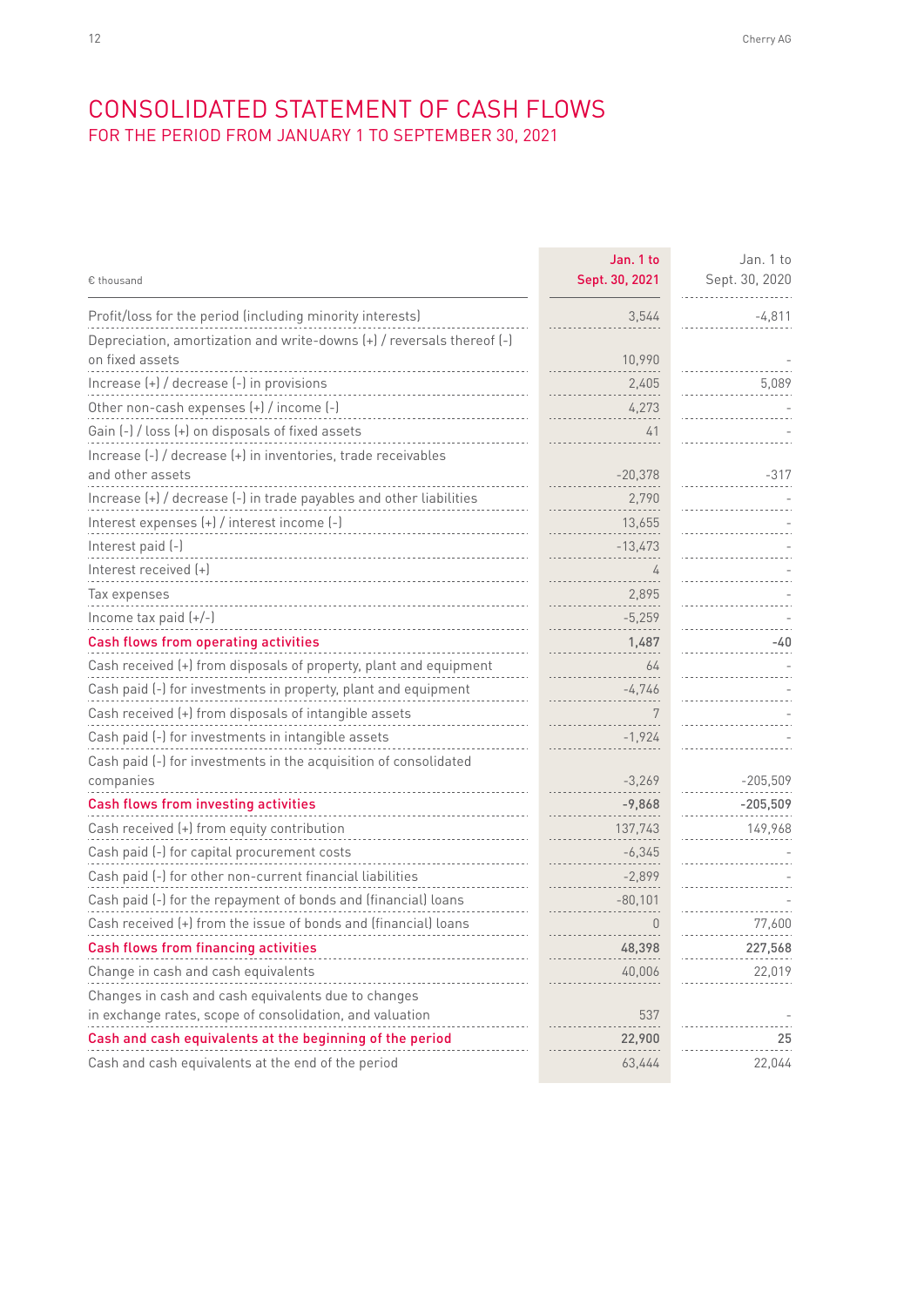#### FINANCIAL CALENDAR 2021/20221

| Meet the Future (M.M. Warburg), Berlin                              | November 19, 2021    |
|---------------------------------------------------------------------|----------------------|
| Equity Capital Forum, virtual                                       | November 22-24, 2021 |
| Structured Finance, Stuttgart                                       | November 24, 2021    |
| Munich Capital Market Conference, Munich                            | December 7-8, 2021   |
| Digital Forum (ODDO BHF), virtual                                   | January 10-11, 2022  |
| Hamburg Investors Day, Hamburg                                      | February 10, 2022    |
| Annual Report / Consolidated Financial Statements 2021              | March 31, 2022       |
| Stock Picker Summit (Hauck & Aufhäuser), Berlin                     | May 11, 2022         |
| Interim Statement as of March 30, 2022 - 1st Quarter                | May 16, 2022         |
| Spring Conference Equity Forum, Frankfurt am Main                   | May 23-25, 2022      |
| Annual General Meeting, virtual                                     | June 8, 2022         |
| Interim Report as of June 30, 2022 - Half-Year Report               | August 15, 2022      |
| Interim Statement as of September 30, 2022 - 3rd quarter / 9 months | November 15, 2022    |
|                                                                     |                      |

1 Expected dates.

#### IMPRINT

Cherry AG Einsteinstraße 174 c/o Design Offices Bogenhausen D-81677 Munich, Germany

#### Postal address

Cherrystrasse 2 D-91275 Auerbach, Germany

#### Investor Relations

Dr. Kai Holtmann T +49 175-1971503 F +49 9643 20 61-900 Email: investor.relations@cherry.de

Cover: Mouse MC 2.1, Headset HC 2.2 and Keyboard MX 2.0S by CHERRY